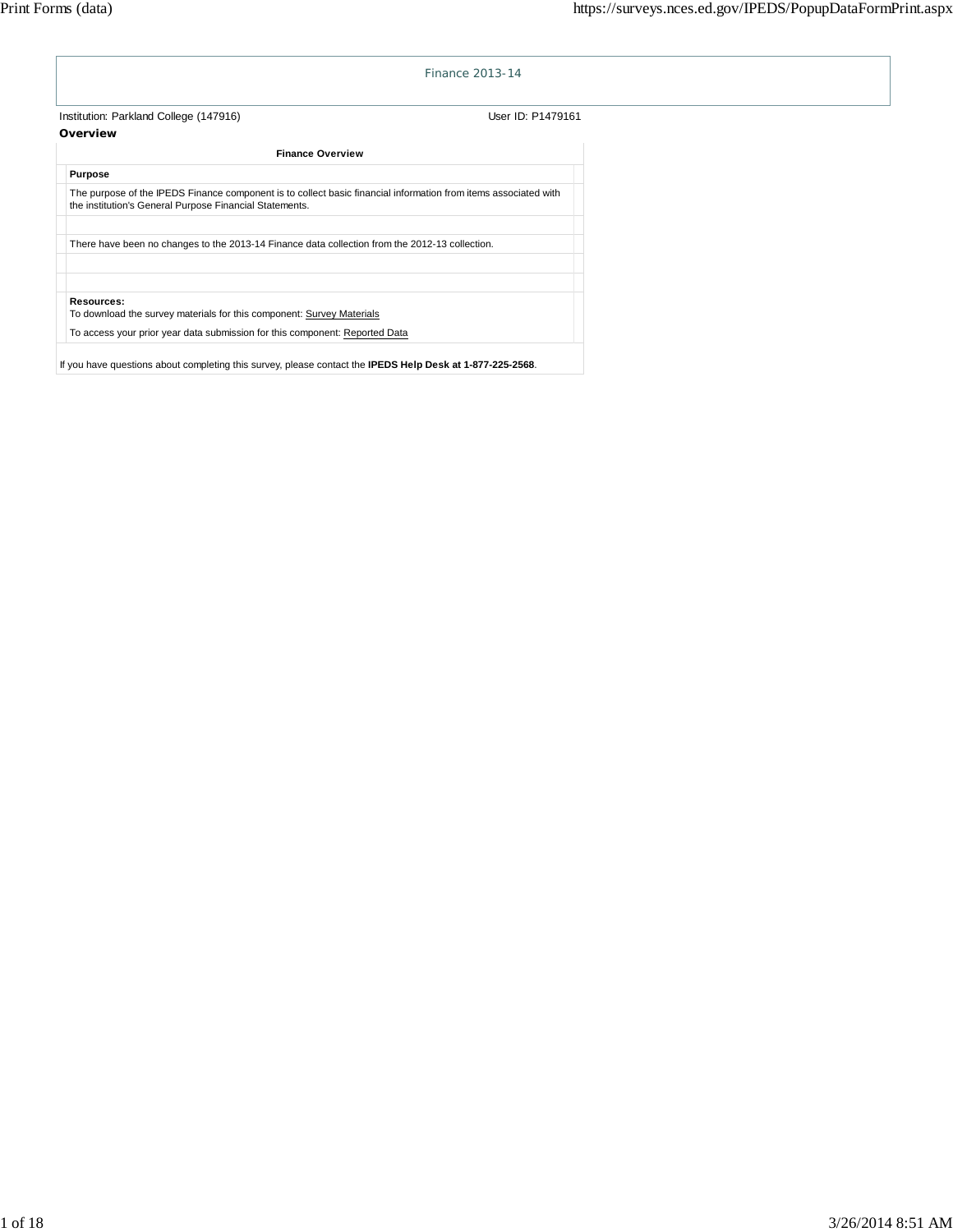| Institution: Parkland College (147916) | User ID: P1479161 |
|----------------------------------------|-------------------|
| <b>Finance - Public institutions</b>   |                   |

|           | <b>Reporting Standard</b>                                                                                                                                                                        |
|-----------|--------------------------------------------------------------------------------------------------------------------------------------------------------------------------------------------------|
|           | Please indicate which reporting standards are used to prepare your financial statements:                                                                                                         |
| $\bullet$ | GASB (Governmental Accounting Standards Board), using standards of GASB 34 & 35                                                                                                                  |
| ⊙.        | <b>FASB (Financial Accounting Standards Board)</b>                                                                                                                                               |
|           | Please consult your business officer for the correct response before saving this screen. Your response to this<br>question will determine the forms you will receive for reporting finance data. |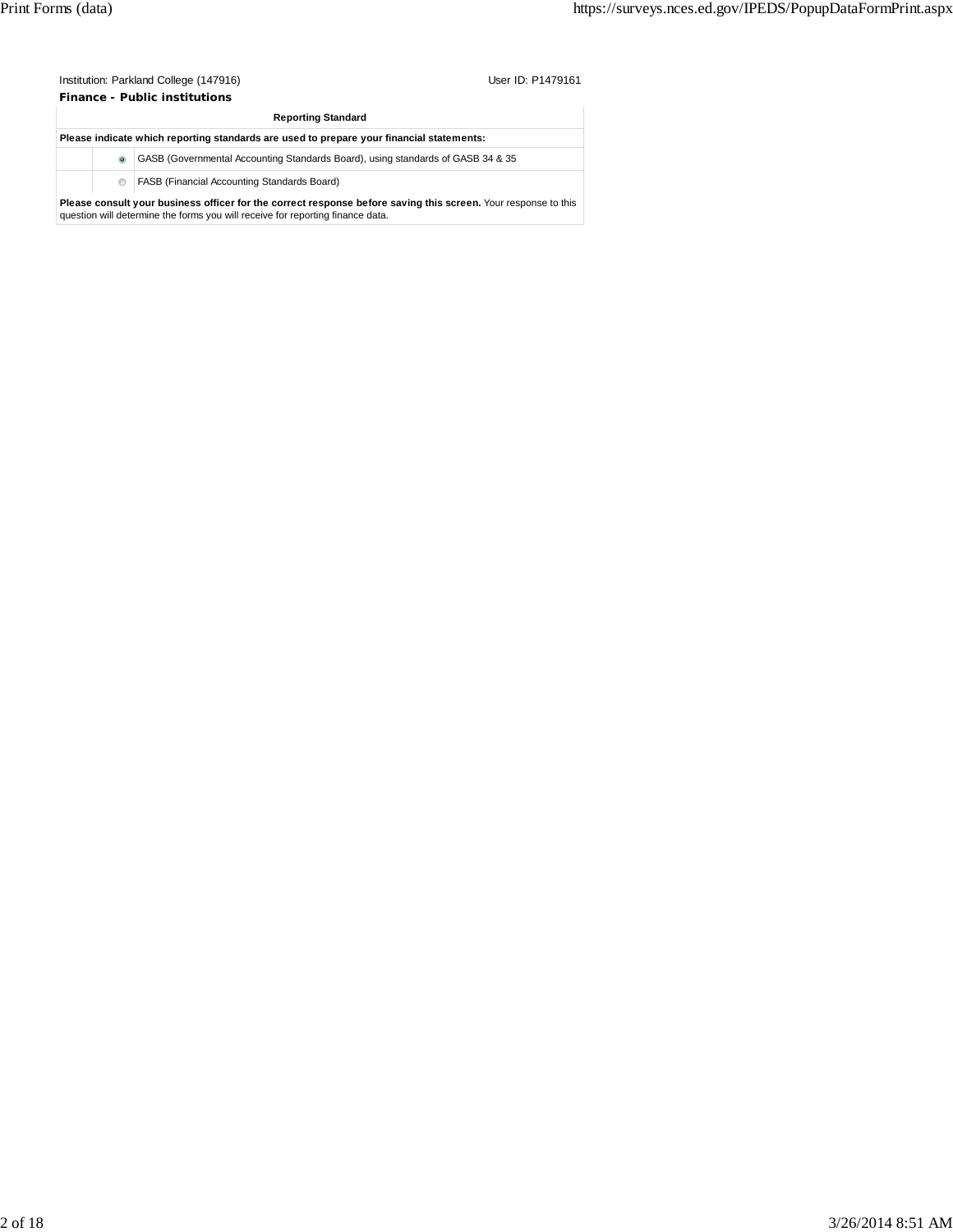|                                                              |                                                                                                                                                                                                                                                                                                    | <b>General Information</b> |   |                                         |      |
|--------------------------------------------------------------|----------------------------------------------------------------------------------------------------------------------------------------------------------------------------------------------------------------------------------------------------------------------------------------------------|----------------------------|---|-----------------------------------------|------|
|                                                              | <b>GASB-Reporting Institutions (aligned form)</b>                                                                                                                                                                                                                                                  |                            |   |                                         |      |
| for details and references.                                  | To the extent possible, the finance data requested in this report should be provided from your institution's audited<br>General Purpose Financial Statements (GPFS). Please refer to the instructions specific to each screen of the survey                                                        |                            |   |                                         |      |
| 1. Fiscal Year Calendar                                      |                                                                                                                                                                                                                                                                                                    |                            |   |                                         |      |
|                                                              | This report covers financial activities for the 12-month fiscal year: (The fiscal year reported should be the most<br>recent fiscal year ending before October 1, 2013.)                                                                                                                           |                            |   |                                         |      |
|                                                              | Beginning: month/year (MMYYYY)                                                                                                                                                                                                                                                                     | Month:                     | 7 | Year:                                   | 2012 |
|                                                              | And ending: month/year (MMYYYY)                                                                                                                                                                                                                                                                    | Month:                     | 6 | Year:                                   | 2013 |
| 2. <u>Audit Opinion</u>                                      |                                                                                                                                                                                                                                                                                                    |                            |   |                                         |      |
| based on the audit of that entity.)                          | Did your institution receive an unqualified opinion on its General Purpose Financial Statements from your auditor for<br>the fiscal year noted above? (If your institution is audited only in combination with another entity, answer this question                                                |                            |   |                                         |      |
|                                                              | Qualified<br>(Explain in<br>Unqualified<br>$\circ$<br>box below)                                                                                                                                                                                                                                   |                            | ⊙ | Don't know<br>(Explain in<br>box below) |      |
| $\circ$<br>⊙<br>$\bullet$                                    | GASB Statement No. 34 offers three alternative reporting models for special-purpose governments like colleges and<br>universities. Which model is used by your institution?<br><b>Business Type Activities</b><br>Governmental Activities<br>Governmental Activities with Business-Type Activities |                            |   |                                         |      |
| 4. Intercollegiate Athletics<br>treated as student services? | If your institution participates in intercollegiate athletics, are the expenses accounted for as auxiliary enterprises or                                                                                                                                                                          |                            |   |                                         |      |
| $\bullet$                                                    | Auxiliary enterprises                                                                                                                                                                                                                                                                              |                            |   |                                         |      |
| $\circ$                                                      | Student services                                                                                                                                                                                                                                                                                   |                            |   |                                         |      |
|                                                              |                                                                                                                                                                                                                                                                                                    |                            |   |                                         |      |
| ⊜                                                            | Does not participate in intercollegiate athletics                                                                                                                                                                                                                                                  |                            |   |                                         |      |
| $\circ$<br>5. Endowment Assets                               | Other (specify in box below)                                                                                                                                                                                                                                                                       |                            |   |                                         |      |
|                                                              | Does this institution or any of its foundations or other affiliated organizations own endowment assets?<br>Yes - (report endowment assets)                                                                                                                                                         |                            |   |                                         |      |
| $\circ$                                                      | No                                                                                                                                                                                                                                                                                                 |                            |   |                                         |      |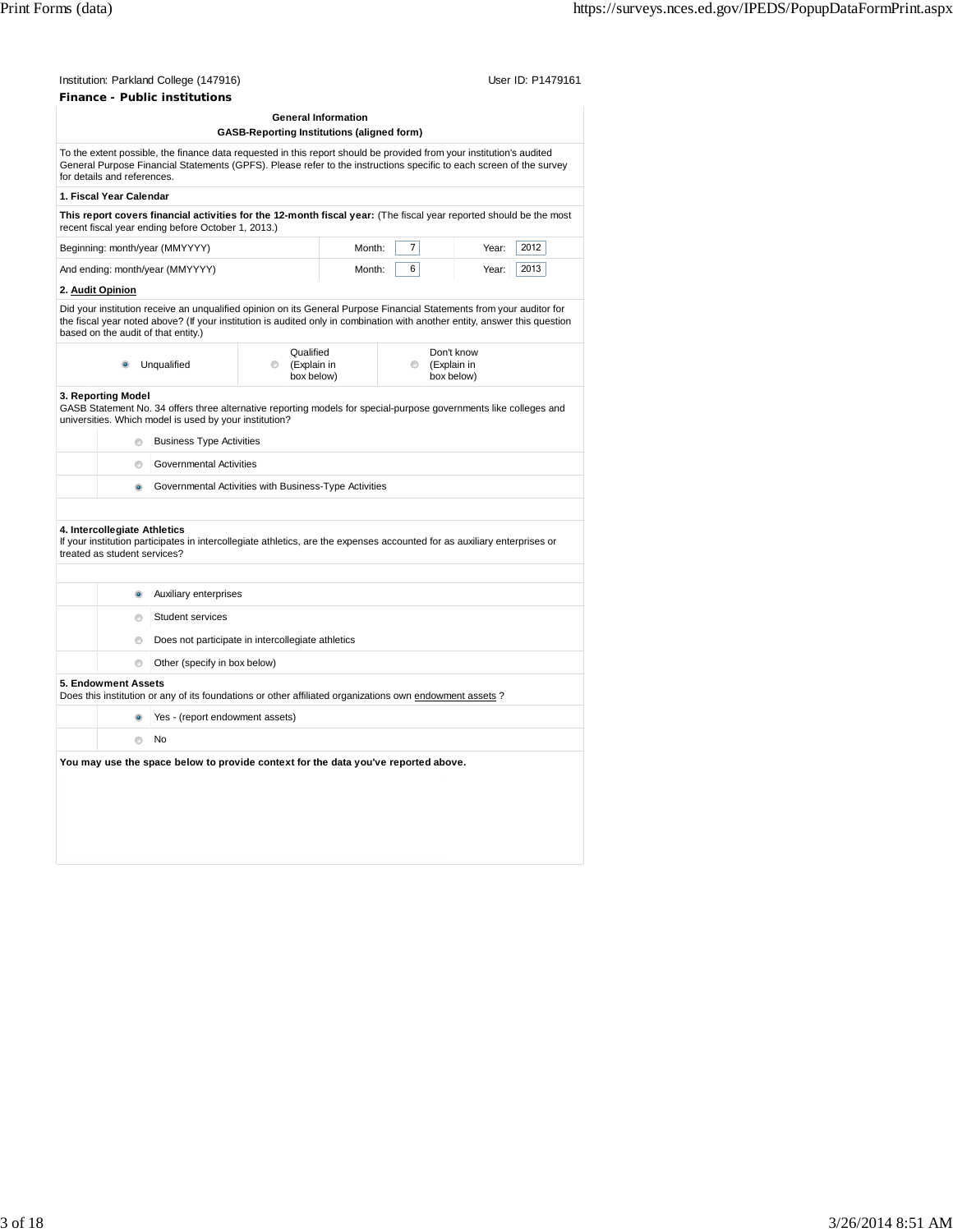| Institution: Parkland College (147916)                                                                                                                    | User ID: P1479161                                                                  |                     |                   |  |  |  |  |  |
|-----------------------------------------------------------------------------------------------------------------------------------------------------------|------------------------------------------------------------------------------------|---------------------|-------------------|--|--|--|--|--|
|                                                                                                                                                           | Part A - Statement of Financial Position                                           |                     |                   |  |  |  |  |  |
| Fiscal Year: July 1, 2012 - June 30, 2013<br>If your institution is a parent institution then the amounts reported in Parts A and D should include ALL of |                                                                                    |                     |                   |  |  |  |  |  |
|                                                                                                                                                           | your child institutions                                                            |                     |                   |  |  |  |  |  |
|                                                                                                                                                           |                                                                                    |                     |                   |  |  |  |  |  |
| Line no.                                                                                                                                                  |                                                                                    | Current year amount | Prior year amount |  |  |  |  |  |
|                                                                                                                                                           | <b>Current Assets</b>                                                              |                     |                   |  |  |  |  |  |
| 01                                                                                                                                                        | Total current assets                                                               | 77,600,246          | 94,902,348        |  |  |  |  |  |
|                                                                                                                                                           |                                                                                    |                     |                   |  |  |  |  |  |
|                                                                                                                                                           | <b>Noncurrent Assets</b>                                                           |                     |                   |  |  |  |  |  |
| 31                                                                                                                                                        | Depreciable capital assets, net of depreciation                                    | 91,394,697          | 79,521,138        |  |  |  |  |  |
| 04                                                                                                                                                        | Other noncurrent assets<br>$CV=[A05-A31]$                                          | 0                   | 0                 |  |  |  |  |  |
| 05                                                                                                                                                        | Total noncurrent assets                                                            | 91,394,697          | 79,521,138        |  |  |  |  |  |
|                                                                                                                                                           |                                                                                    |                     |                   |  |  |  |  |  |
| 06                                                                                                                                                        | <b>Total assets</b><br>$CV = (AO1 + AO5)$                                          | 168,994,943         | 174,423,486       |  |  |  |  |  |
|                                                                                                                                                           |                                                                                    |                     |                   |  |  |  |  |  |
|                                                                                                                                                           | <b>Current Liabilities</b>                                                         |                     |                   |  |  |  |  |  |
| 07                                                                                                                                                        | Long-term debt, current portion                                                    | 9,005,938           | O                 |  |  |  |  |  |
| 08                                                                                                                                                        | Other current liabilities<br>$CV=(AO9-AO7)$                                        | 0                   | 20,085,188        |  |  |  |  |  |
| 09                                                                                                                                                        | <b>Total current liabilities</b>                                                   | 9,005,938           | 20,085,188        |  |  |  |  |  |
|                                                                                                                                                           |                                                                                    |                     |                   |  |  |  |  |  |
|                                                                                                                                                           | Noncurrent Liabilities                                                             |                     |                   |  |  |  |  |  |
| 10                                                                                                                                                        | Long-term debt                                                                     | 65,414,268          | 65,022,573        |  |  |  |  |  |
| 11                                                                                                                                                        | Other noncurrent liabilities<br>$CV=(A12-A10)$                                     | 1,692,479           | 1,593,718         |  |  |  |  |  |
| 12                                                                                                                                                        | 67,106,747<br>Total noncurrent liabilities                                         |                     | 66,616,291        |  |  |  |  |  |
|                                                                                                                                                           |                                                                                    |                     |                   |  |  |  |  |  |
| 13                                                                                                                                                        | <b>Total liabilities</b><br>$CV=(A09+A12)$                                         | 76,112,685          | 86,701,479        |  |  |  |  |  |
|                                                                                                                                                           |                                                                                    |                     |                   |  |  |  |  |  |
|                                                                                                                                                           | <b>Net Assets</b>                                                                  |                     |                   |  |  |  |  |  |
| 14                                                                                                                                                        | Invested in capital assets, net of related debt                                    | 57,605,441          | 50,562,150        |  |  |  |  |  |
| 15                                                                                                                                                        | Restricted-expendable                                                              | 12,112,191          | 12,056,385        |  |  |  |  |  |
| 16                                                                                                                                                        | Restricted-nonexpendable                                                           | 0                   | 0                 |  |  |  |  |  |
| 17                                                                                                                                                        | Unrestricted<br>$CV=[A18-(A14+A15+A16)]$                                           | 23,164,626          | 25,103,472        |  |  |  |  |  |
| 18                                                                                                                                                        | Total net assets<br>$CV=(AO6-A13)$                                                 | 92,882,258          | 87,722,007        |  |  |  |  |  |
|                                                                                                                                                           |                                                                                    |                     |                   |  |  |  |  |  |
|                                                                                                                                                           | You may use the space below to provide context for the data you've reported above. |                     |                   |  |  |  |  |  |
|                                                                                                                                                           |                                                                                    |                     |                   |  |  |  |  |  |
|                                                                                                                                                           |                                                                                    |                     |                   |  |  |  |  |  |
|                                                                                                                                                           |                                                                                    |                     |                   |  |  |  |  |  |
|                                                                                                                                                           |                                                                                    |                     |                   |  |  |  |  |  |
|                                                                                                                                                           |                                                                                    |                     |                   |  |  |  |  |  |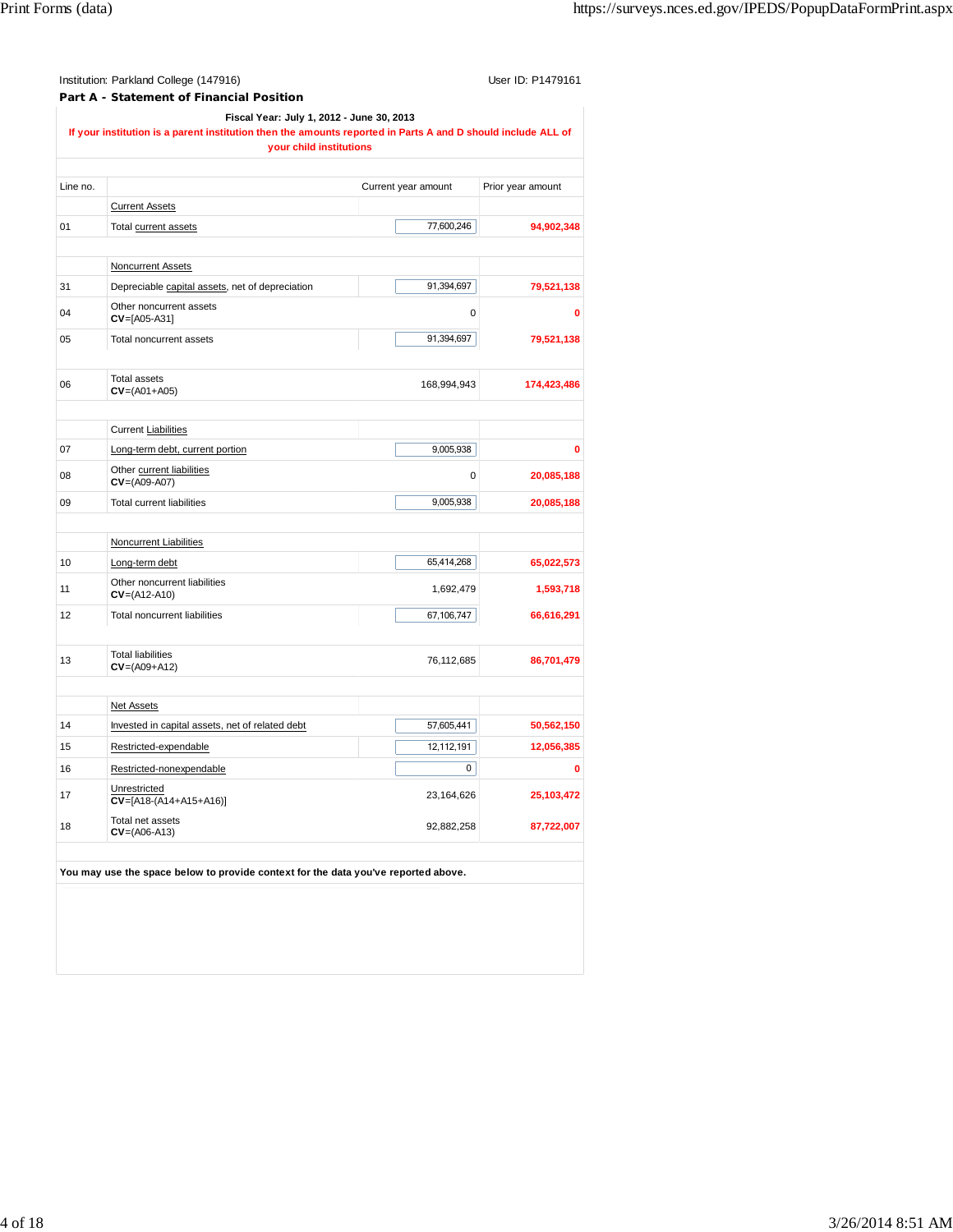**Part A - Statement of Financial Position (Page 2)**

| <b>Capital Assets</b><br>Land and land improvements<br>1,841,745<br>21<br>32,475,170<br>22<br>Infrastructure<br>60,720,545<br>23<br><b>Buildings</b><br>16,962,389<br>Equipment, including art and library collections<br>32<br>Construction in progress<br>27<br>32,746,723<br><b>Total for Plant, Property and Equipment</b><br>144,746,572<br>$CV = (A21 +  A27)$<br>53,351,875<br>28<br>Accumulated depreciation<br>0<br>33<br>Intangible assets, net of accumulated amortization | Line No. | Description                                                                        | Ending balance | Prior year<br>Ending balance |
|---------------------------------------------------------------------------------------------------------------------------------------------------------------------------------------------------------------------------------------------------------------------------------------------------------------------------------------------------------------------------------------------------------------------------------------------------------------------------------------|----------|------------------------------------------------------------------------------------|----------------|------------------------------|
|                                                                                                                                                                                                                                                                                                                                                                                                                                                                                       |          |                                                                                    |                |                              |
|                                                                                                                                                                                                                                                                                                                                                                                                                                                                                       |          |                                                                                    |                |                              |
|                                                                                                                                                                                                                                                                                                                                                                                                                                                                                       |          |                                                                                    |                | 1,841,745                    |
|                                                                                                                                                                                                                                                                                                                                                                                                                                                                                       |          |                                                                                    |                | 27,324,217                   |
|                                                                                                                                                                                                                                                                                                                                                                                                                                                                                       |          |                                                                                    |                | 56,144,595                   |
|                                                                                                                                                                                                                                                                                                                                                                                                                                                                                       |          |                                                                                    |                | 14,754,664                   |
|                                                                                                                                                                                                                                                                                                                                                                                                                                                                                       |          |                                                                                    |                | 26,947,016                   |
|                                                                                                                                                                                                                                                                                                                                                                                                                                                                                       |          |                                                                                    |                | 127,012,237                  |
|                                                                                                                                                                                                                                                                                                                                                                                                                                                                                       |          |                                                                                    |                | 47,491,099                   |
|                                                                                                                                                                                                                                                                                                                                                                                                                                                                                       |          |                                                                                    |                | 0                            |
|                                                                                                                                                                                                                                                                                                                                                                                                                                                                                       | 34       | Other capital assets                                                               | $\mathbf 0$    | 0                            |
|                                                                                                                                                                                                                                                                                                                                                                                                                                                                                       |          |                                                                                    |                |                              |
|                                                                                                                                                                                                                                                                                                                                                                                                                                                                                       |          | You may use the space below to provide context for the data you've reported above. |                |                              |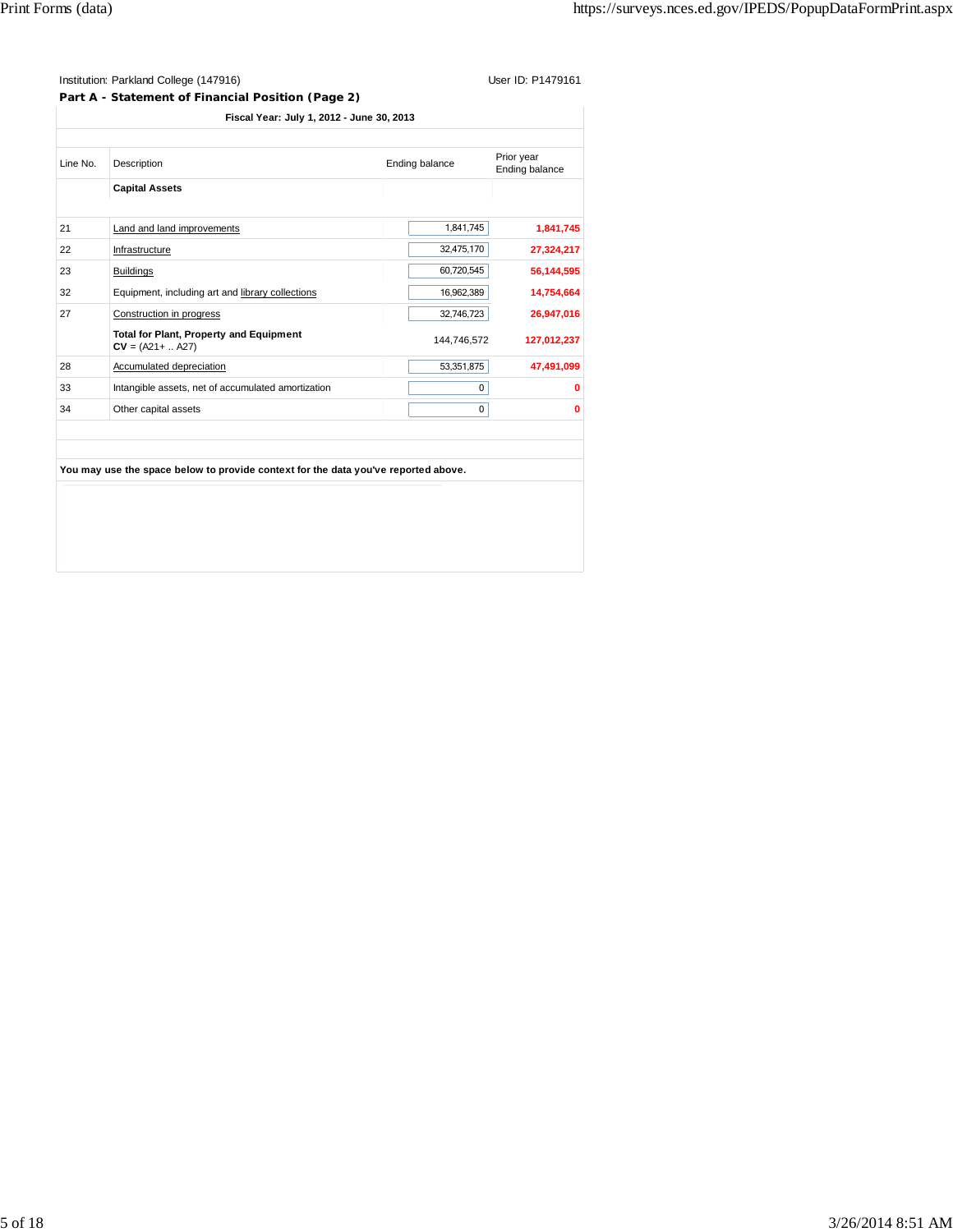| Institution: Parkland College (147916)<br>Part E - Scholarships and Fellowships                                         | User ID: P1479161 |
|-------------------------------------------------------------------------------------------------------------------------|-------------------|
| Fiscal Year: July 1, 2012 - June 30, 2013<br>DO NOT REPORT FEDERAL DIRECT STUDENT LOANS (FDSL) ANYWHERE IN THIS SECTION |                   |
|                                                                                                                         |                   |

| Line<br>No. | Source                                                                                                                                                                       | Current year<br>amount | Prior year<br>amount |
|-------------|------------------------------------------------------------------------------------------------------------------------------------------------------------------------------|------------------------|----------------------|
| 01          | Pell grants (federal)                                                                                                                                                        | 12,724,392             | 13,136,737           |
| 02          | Other federal grants (Do NOT include FDSL amounts)                                                                                                                           | 199.065                | 184,752              |
| 03          | Grants by state government                                                                                                                                                   | $\Omega$               | O                    |
| 04          | Grants by local government                                                                                                                                                   |                        | Ō                    |
| 05          | Institutional grants from restricted resources                                                                                                                               |                        | Ō                    |
| 06          | Institutional grants from unrestricted resources<br>$CV=[E07-(E01++E05)]$                                                                                                    | 1,379,646              | 1,276,379            |
| 07          | Total gross scholarships and fellowships                                                                                                                                     | 14,303,103             | 14,597,868           |
|             |                                                                                                                                                                              |                        |                      |
|             | <b>Discounts and Allowances</b>                                                                                                                                              |                        |                      |
| 08          | Discounts and allowances applied to tuition and fees                                                                                                                         | 14,303,103             | 14,597,868           |
| 09          | Discounts and allowances applied to sales and services of<br>auxiliary enterprises                                                                                           | 0                      | O                    |
| 10          | Total discounts and allowances<br>$CV = (E08 + E09)$                                                                                                                         | 14,303,103             | 14,597,868           |
|             |                                                                                                                                                                              |                        |                      |
| 11          | Net scholarships and fellowships expenses after deducting<br>discounts and allowances<br>CV= (E07-E10) This amount will be carried forward to C10 of the<br>expense section. | $\mathbf 0$            | 0                    |

**You may use the space below to provide context for the data you've reported above.**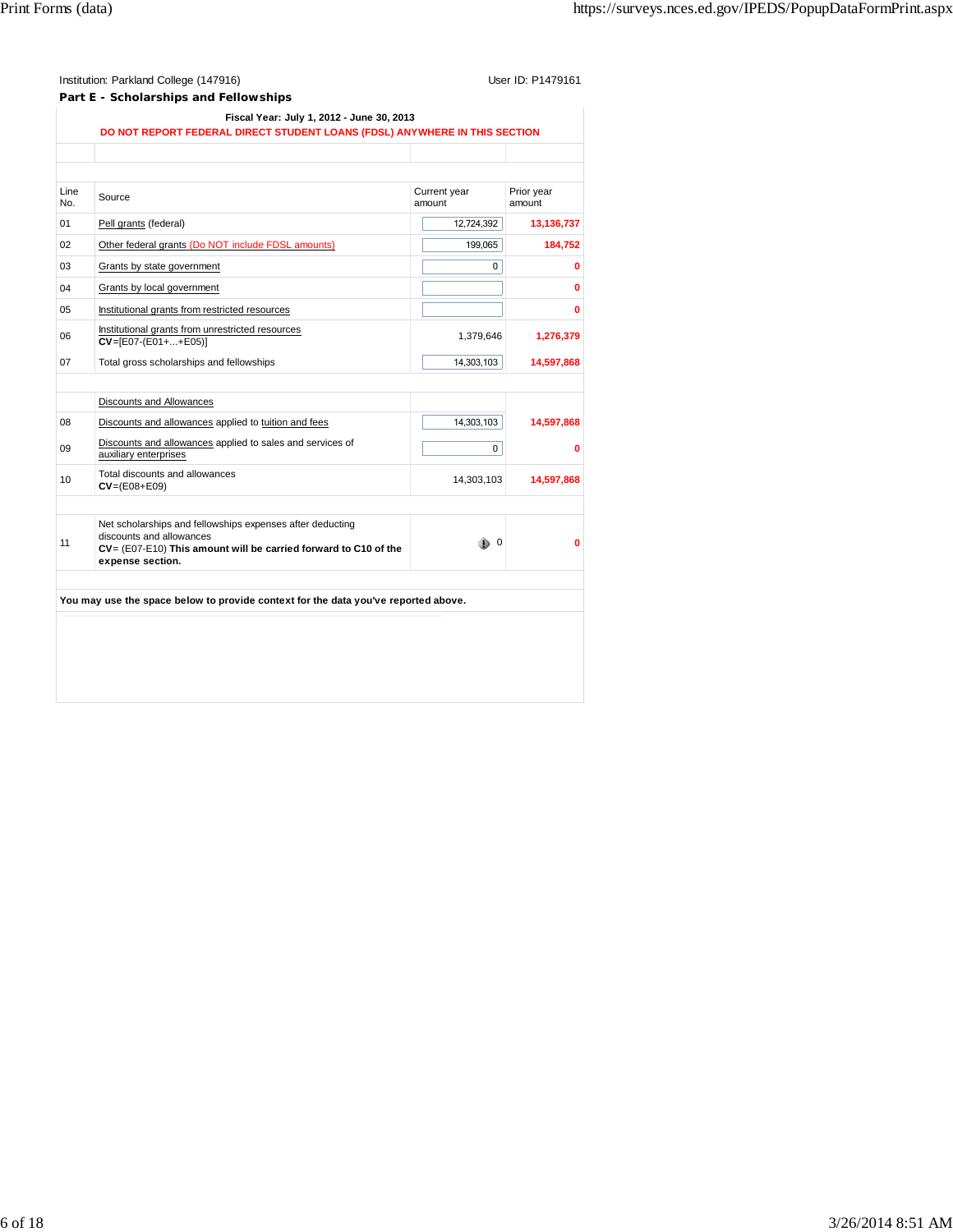**Part B - Revenues and Other Additions**

|          |                                                         | Report in whole dollars only                                                             |                            |                   |
|----------|---------------------------------------------------------|------------------------------------------------------------------------------------------|----------------------------|-------------------|
| Line No. |                                                         | <b>Source of Funds</b>                                                                   | <b>Current year amount</b> | Prior year amount |
|          |                                                         | <b>Operating Revenues</b>                                                                |                            |                   |
| 01       |                                                         | Tuition and fees, after deducting discounts and allowances                               | 17,795,993                 | 17,381,897        |
|          |                                                         | Grants and contracts - operating                                                         |                            |                   |
| 02       |                                                         | Federal operating grants and contracts                                                   | 0                          | $\mathbf{0}$      |
| 03       |                                                         | State operating grants and contracts                                                     | $\Omega$                   | 0                 |
| 04       | Local government/private operating grants and contracts |                                                                                          | 0                          | 0                 |
|          |                                                         | 04a Local government operating grants and contracts                                      | $\Omega$                   | Ω                 |
|          | 04b                                                     | Private operating grants and contracts                                                   | $\mathbf 0$                | 0                 |
| 05       |                                                         | Sales and services of auxiliary enterprises,<br>after deducting discounts and allowances | 5,015,111                  | 5,577,834         |
| 26       |                                                         | Sales and services of educational activities                                             |                            | 0                 |
| 08       |                                                         | Other sources - operating (CV)<br>$CV=[B09-(B01++B26)]$                                  | 1,677,895                  | 2,066,286         |
| 09       |                                                         | Total operating revenues                                                                 | 24,488,999                 | 25,026,017        |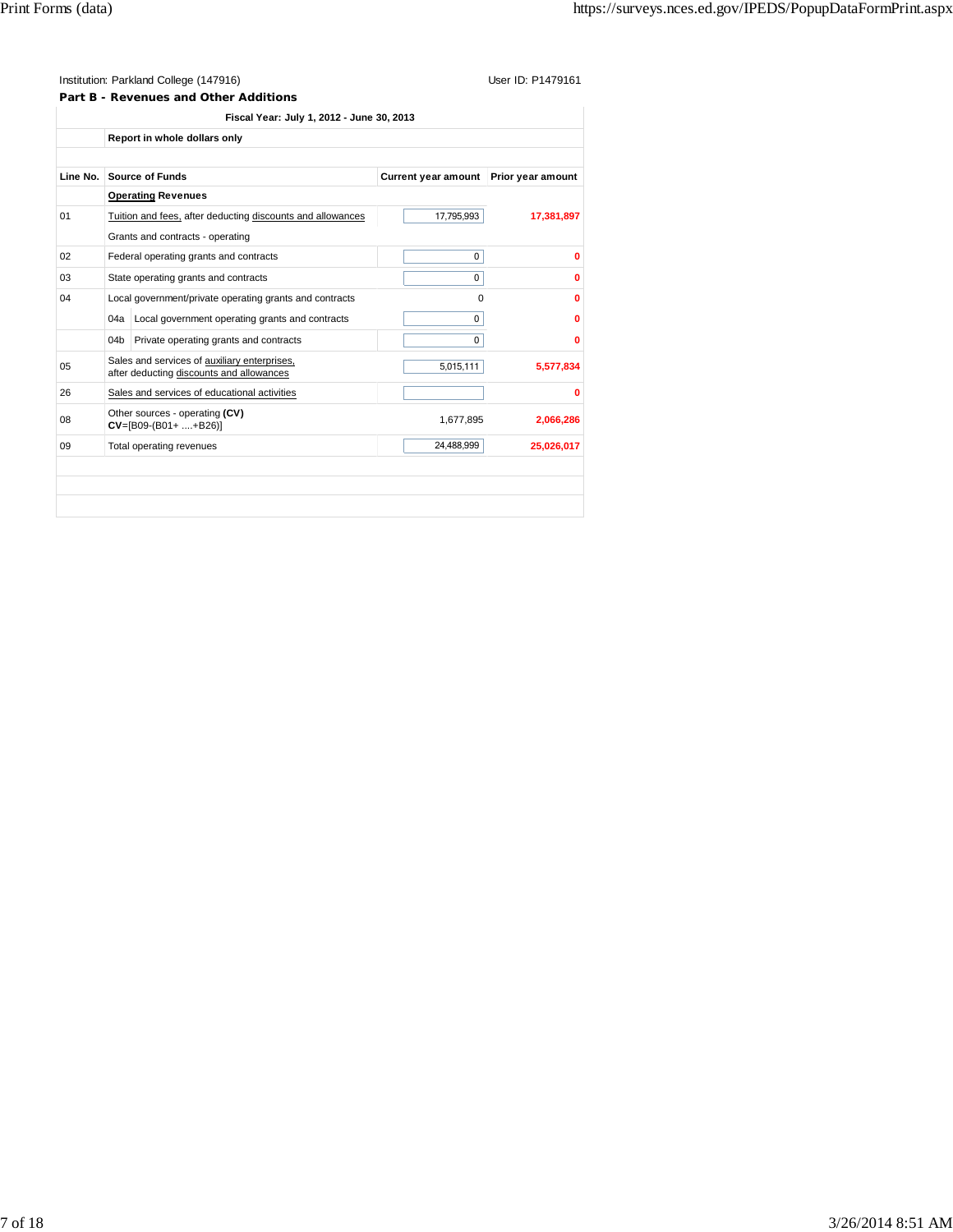**Part B - Revenues and Other Additions**

**Fiscal Year: July 1, 2012 - June 30, 2013**

| 10 <sup>1</sup> |                                                                                   |            | Prior year<br>amount |  |
|-----------------|-----------------------------------------------------------------------------------|------------|----------------------|--|
|                 | <b>Nonoperating Revenues</b>                                                      |            |                      |  |
|                 | Federal appropriations                                                            | 0          | 0                    |  |
| 11              | State appropriations                                                              | 6,238,388  | 6,638,167            |  |
| 12              | Local appropriations, education district taxes, and similar support               | 25,000,156 | 24,601,444           |  |
|                 | Grants-nonoperating                                                               |            |                      |  |
| 13              | Federal nonoperating grants Do NOT include Federal Direct<br><b>Student Loans</b> | 26,438,764 | 26,354,249           |  |
| 14              | State nonoperating grants                                                         | 4,694,797  | 15,423,587           |  |
| 15              | Local government nonoperating grants                                              | 0          | o                    |  |
| 16              | Gifts, including contributions from affiliated organizations                      | 12,311,217 | 8,584,170            |  |
| 17              | Investment income                                                                 | 104,825    | 21,111               |  |
| 18              | Other nonoperating revenues<br>$CV=[B19-(B10++B17)]$                              | $\Omega$   | 0                    |  |
| 19              | Total nonoperating revenues                                                       | 74,788,147 | 81,622,728           |  |
| 27              | Total operating and nonoperating revenues CV=[B19+B09]                            | 99,277,146 | 106,648,745          |  |
| 28              | 12-month Student FTE from E12                                                     | 7,326      | 7,450                |  |
| 29              | Total operating and nonoperating revenues per student FTE<br>$CV = [B27/B28]$     | 13,551     | 14.315               |  |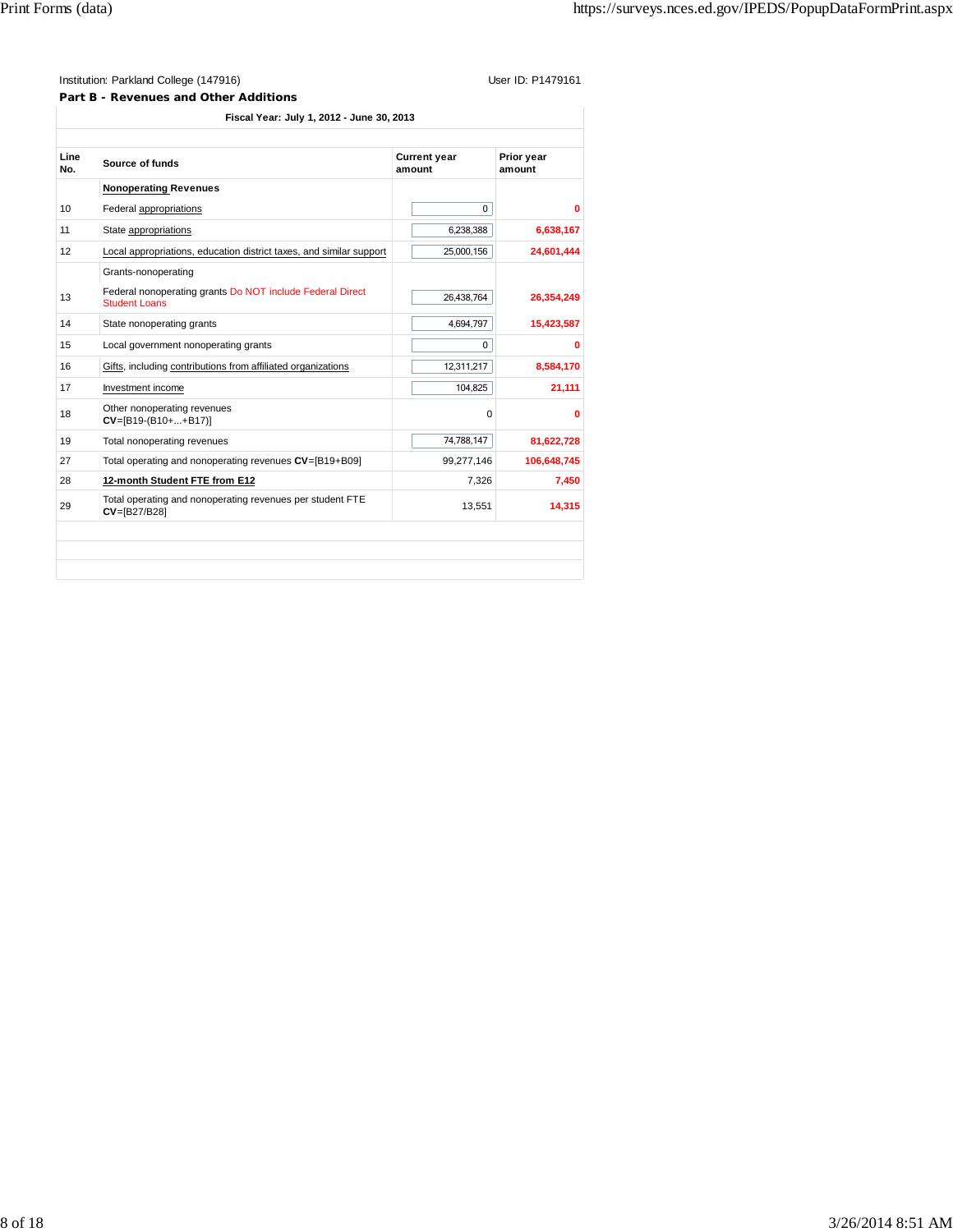# Institution: Parkland College (147916) Contract College (147916)

**Part B - Revenues and Other Additions Fiscal Year: July 1, 2012 - June 30, 2013** Line No. Source of funds **Current year amount** Prior year amount Other Revenues and Additions 20 Capital appropriations 0 **0** 21 Capital grants and gifts 0 **0** 22 Additions to permanent endowments 0 **0** <sup>23</sup> Other revenues and additions **CV**=[B24-(B20+...+B22)] 0**<sup>0</sup>** 24 Total other revenues and additions 0 **0** <sup>25</sup> Total all revenues and other additions **CV**=[B09+B19+B24] 99,277,146 **106,648,745 You may use the space below to provide context for the data you've reported above.**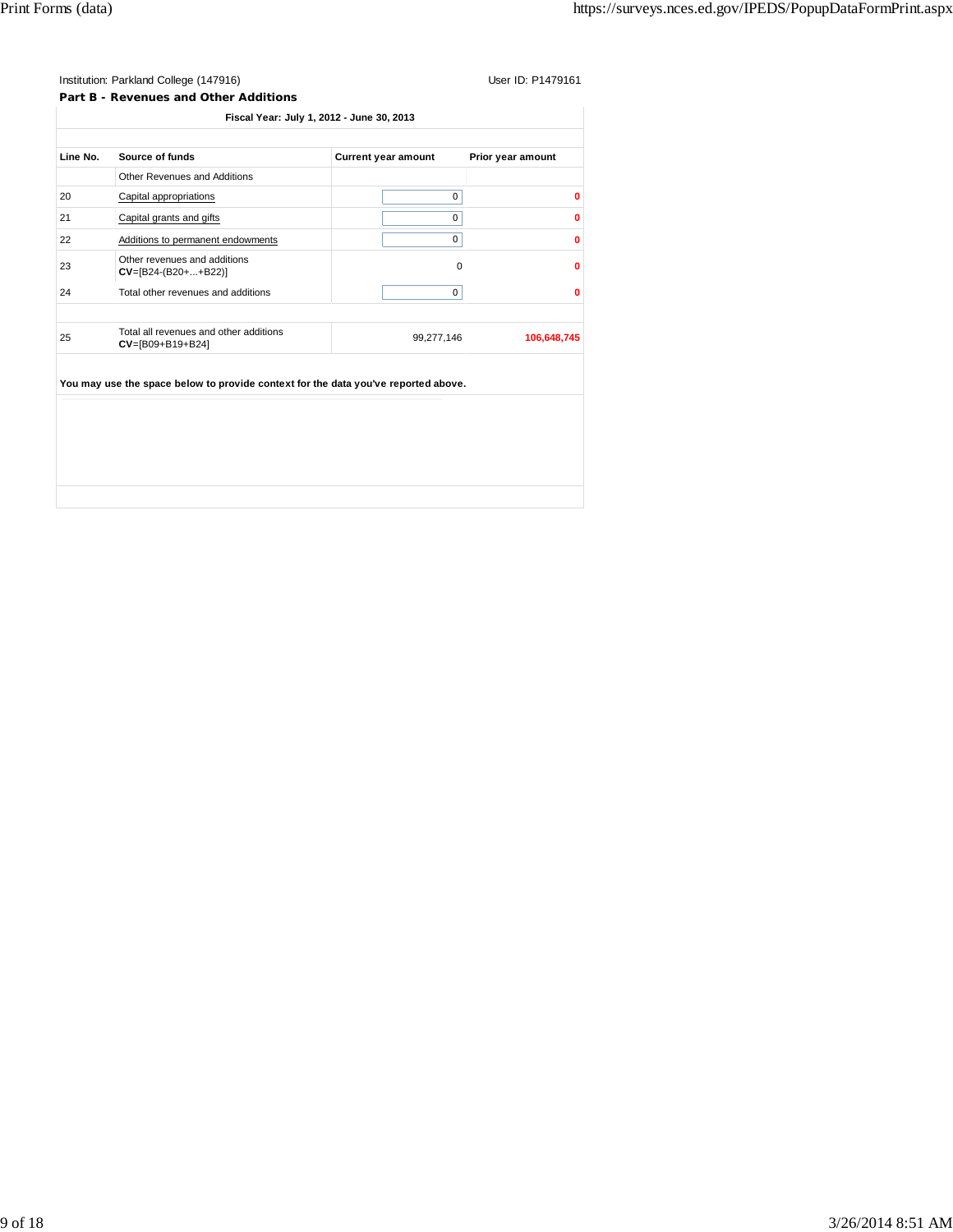### Institution: Parkland College (147916) Contact College (147916)

# **Part C - Expenses and Other Deductions**

|             |                                                                                                  |                     |                       |                                    | Report Total Operating AND Non-Operating Expenses in this section |              |           |                |                           |
|-------------|--------------------------------------------------------------------------------------------------|---------------------|-----------------------|------------------------------------|-------------------------------------------------------------------|--------------|-----------|----------------|---------------------------|
|             | Report in whole dollars only                                                                     |                     |                       |                                    |                                                                   |              |           |                |                           |
|             |                                                                                                  | 1                   | $\overline{2}$        | 3                                  | $\overline{4}$                                                    | 5            | 6         | $\overline{7}$ | 8                         |
| Line<br>No. | <b>Description</b>                                                                               | <b>Total amount</b> | Salaries and<br>wages | <b>Employee fringe</b><br>benefits | Operation and<br>maintenance of<br>plant                          | Depreciation | Interest  | All<br>other   | <b>PY Total</b><br>Amount |
|             | <b>Expenses and</b><br><b>Deductions</b>                                                         |                     |                       |                                    |                                                                   |              |           |                |                           |
| 01          | Instruction                                                                                      | 40,662,352          | 23,438,007            | 5,754,471                          | 6,781,771                                                         | 3,632,902    | 951,221   | 103,980        | 37,609,825                |
| 02          | Research                                                                                         | $\mathsf 0$         | $\pmb{0}$             | 0                                  | $\mathbf 0$                                                       | 0            | 0         | $\mathbf 0$    |                           |
| 03          | Public service                                                                                   | 3,320,447           | 1,390,859             | 341,482                            | 402,444                                                           | 215,584      | 56,447    | 913,631        | 3,856,226                 |
| 05          | Academic support                                                                                 | 9,228,718           | 3,302,962             | 810,939                            | 955,710                                                           | 511,961      | 134,049   | 3,513,097      | 8,245,741                 |
| 06          | Student services                                                                                 | 7,270,265           | 3,788,868             | 930,238                            | 1,096,306                                                         | 587,276      | 153,770   | 713,807        | 6,509,497                 |
| 07          | Institutional support                                                                            | 13,002,931          | 4,201,000             | 1,031,424                          | 1,215,556                                                         | 651,157      | 170,496   | 5,733,298      | 12,365,773                |
| 08          | Operation and<br>maintenance<br>of plant (see instructions)                                      | $\mathbf 0$         | 3,195,583             | 784,576                            | $-10,906,724$                                                     | $\mathbf 0$  | 0         | 6,926,565      |                           |
| 10          | Scholarships and<br>fellowships<br>expenses, excluding<br>discounts and<br>allowances (from E11) | 0                   |                       |                                    |                                                                   |              |           | $\Omega$       |                           |
| 11          | Auxiliary enterprises                                                                            | 5,884,921           | 1,572,274             | 386,023                            | 454,937                                                           | 243,703      | 63,810    | 3,164,174      | 5,511,078                 |
| 14          | Other expenses<br>and deductions<br>$CV=[C19-(C01++C13)]$                                        | 25,835,971          | 117,372               | 28,817                             | 0                                                                 | 18,193       | 4,764     | 25,666,825     | 21,554,316                |
| 19          | <b>Total expenses and</b><br>deductions                                                          | 105,205,605         | 41,006,925            | 10,067,970                         | $\mathbf 0$                                                       | 5,860,776    | 1,534,557 | 46,735,377     | 95,652,456                |
|             | Prior year amount                                                                                | 95,652,456          | 43,159,544            | 9,304,788                          |                                                                   | 5,907,015    | 1,445,154 | 35,835,955     |                           |
| 20          | 12-month Student FTE<br>from E12                                                                 | 7,326               |                       |                                    |                                                                   |              |           |                | 7,450                     |
| 21          | <b>Total expenses and</b><br>deductions per<br>student FTE<br>CV=[C19/C20]                       | 14,361              |                       |                                    |                                                                   |              |           |                | 12,839                    |

**You may use the space below to provide context for the data you've reported above.**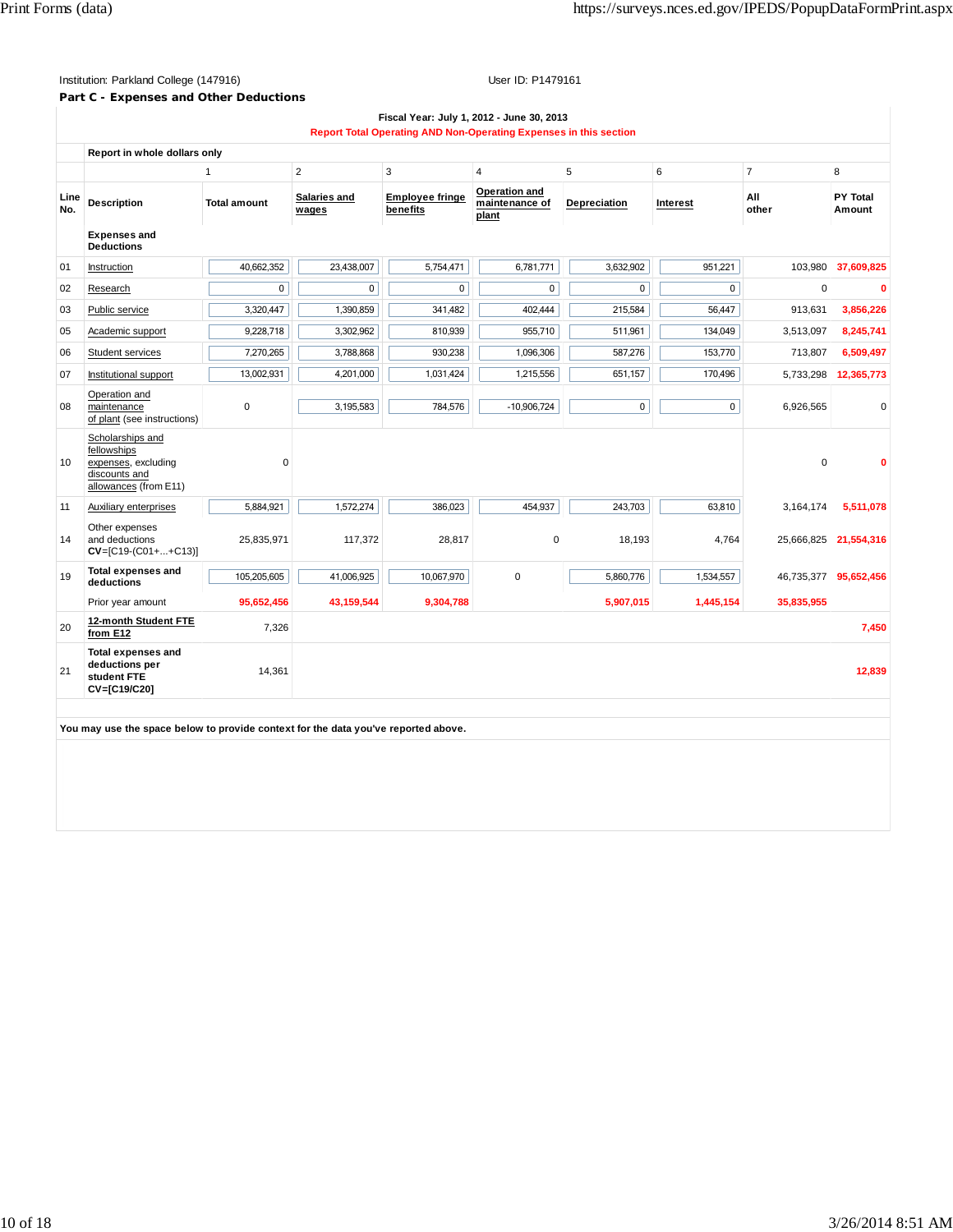### Institution: Parkland College (147916) User ID: P1479161 **Part D - Summary of Changes In Net Position**

|          | Fiscal Year: July 1, 2012 - June 30, 2013                                               |                                       |             |  |  |  |  |
|----------|-----------------------------------------------------------------------------------------|---------------------------------------|-------------|--|--|--|--|
|          |                                                                                         |                                       |             |  |  |  |  |
| Line No. | Description                                                                             | Current year amount Prior year amount |             |  |  |  |  |
| 01       | Total revenues and other additions (from B25)                                           | 99.277.146                            | 106.648.745 |  |  |  |  |
|          |                                                                                         |                                       |             |  |  |  |  |
| 02       | Total expenses and deductions (from C19)                                                | 105,205,605                           | 95,652,456  |  |  |  |  |
|          |                                                                                         |                                       |             |  |  |  |  |
| 03       | Change in net position during year<br>$CV = (D01-D02)$                                  | $-5,928,459$                          | 10,996,289  |  |  |  |  |
| 04       | Net position beginning of year                                                          | 87,722,007                            | 76,725,718  |  |  |  |  |
| 05       | Adjustments to beginning net position and other gains or losses<br>$CV=[D06-(D03+D04)]$ | 11,088,710                            |             |  |  |  |  |
| 06       | Net position end of year (from A18)                                                     | 92,882,258                            | 87,722,007  |  |  |  |  |
|          |                                                                                         |                                       |             |  |  |  |  |

**You may use the space below to provide context for the data you've reported above.**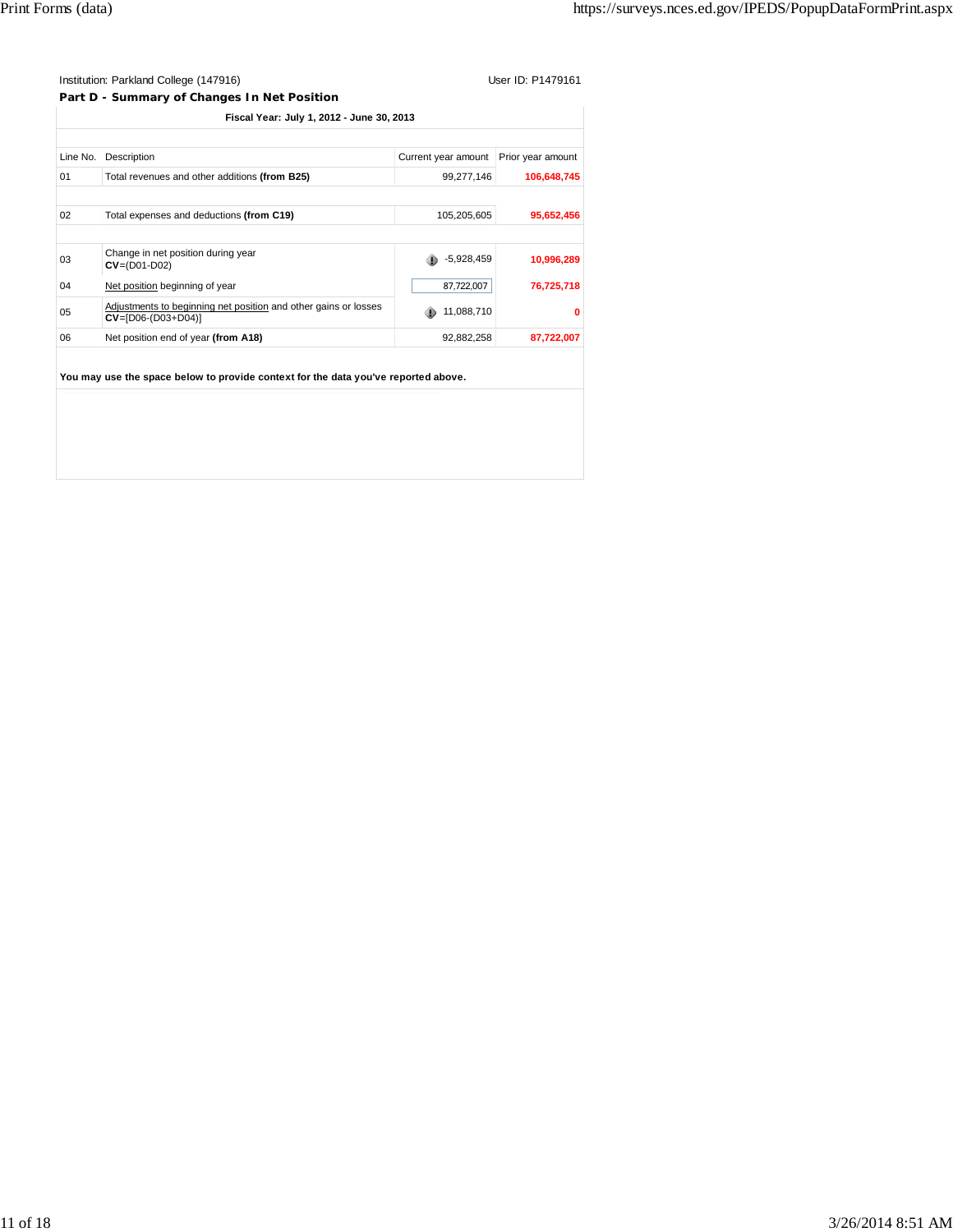| Institution: Parkland College (147916)            | User ID: P1479161 |
|---------------------------------------------------|-------------------|
| Part H - Details of Endowment Assets              |                   |
| $F(z, z)$ Version in the 4 $0.040$ three $0.0000$ |                   |

|             | Fiscal Year: July 1, 2012 - June 30, 2013                                                                                                 |                     |                                     |
|-------------|-------------------------------------------------------------------------------------------------------------------------------------------|---------------------|-------------------------------------|
| Line<br>No. | <b>Value of Endowment Assets</b>                                                                                                          | <b>Market Value</b> | <b>Prior Year</b><br><b>Amounts</b> |
|             | Include not only endowment assets held by the institution, but any<br>assets held by private foundations affiliated with the institution. |                     |                                     |
| 01          | Value of endowment assets at the beginning of the fiscal year                                                                             | 4,679,117           | 4,757,720                           |
| 02          | Value of endowment assets at the end of the fiscal year                                                                                   | 5,544,506           | 4,679,117                           |
|             |                                                                                                                                           |                     |                                     |
|             | You may use the space below to provide context for the data you've reported above.                                                        |                     |                                     |
|             |                                                                                                                                           |                     |                                     |
|             |                                                                                                                                           |                     |                                     |
|             |                                                                                                                                           |                     |                                     |
|             |                                                                                                                                           |                     |                                     |
|             |                                                                                                                                           |                     |                                     |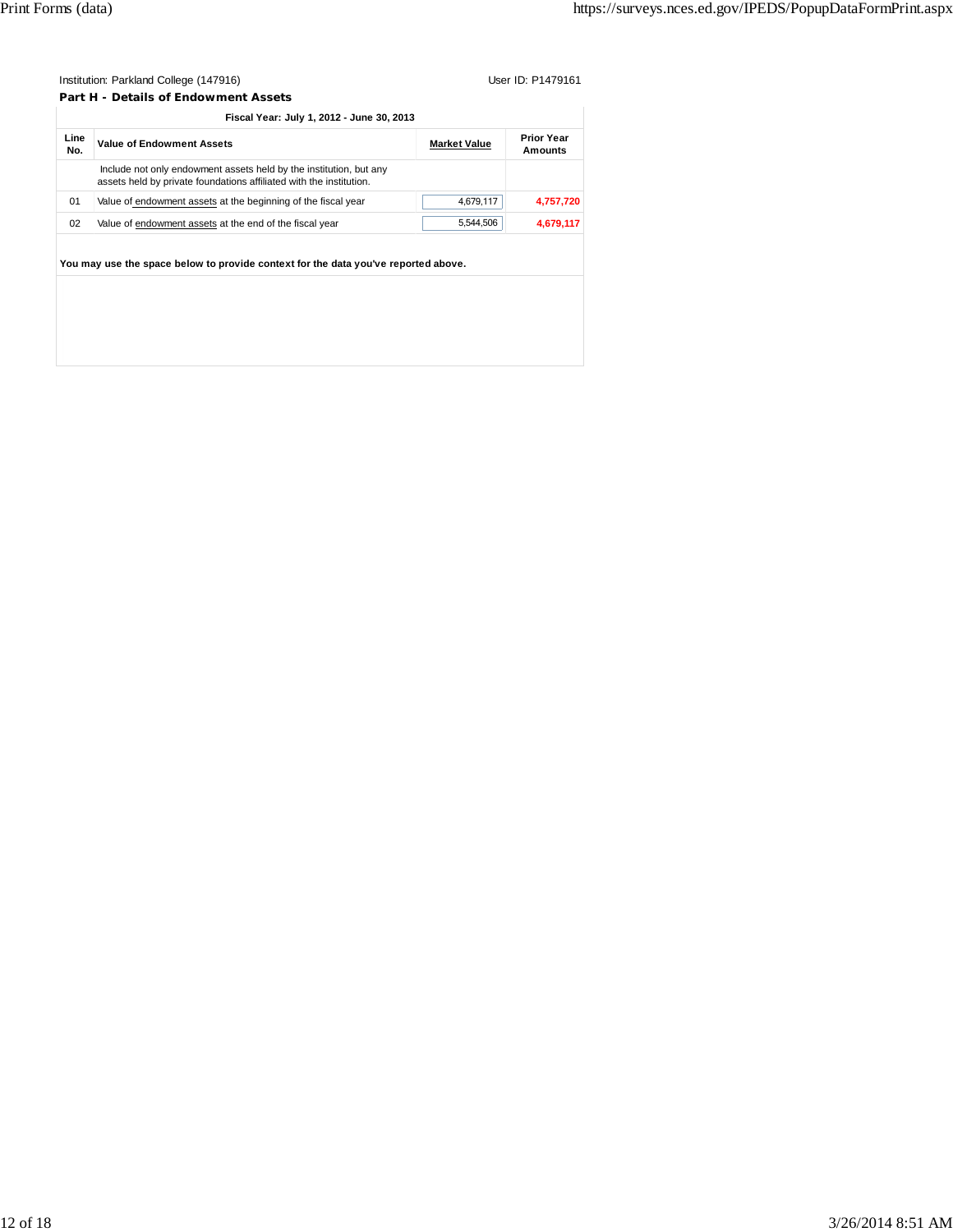**Part J - Revenue Data for Bureau of Census**

**Fiscal Year: July 1, 2012 - June 30, 2013** Source and type Amount Total for all funds and operations (includes endowment funds, but excludes component units) Education and general/independent operations Auxiliary Auxiliary<br>enterprises Hospitals Agriculture extension/experiment services (1)  $(2)$   $(3)$   $(4)$   $(5)$ <sup>01</sup> Tuition and fees 32,099,096 32,099,096 02 Sales and<br>services services 6,436,155 1,421,044 5,015,111 03 Federal grants/contracts (excludes Pell Grants) 61,466 61,466 Revenue from the state government: 04 State appropriations, current & capital 17,439,233 17,439,233 <sup>05</sup> State grants and contracts<sup>0</sup> Revenue from local governments: 06 Local appropriation, current & capital 0 07 Local government grants/contracts 0 08 Receipts from property and non-property taxes 27,167,625 09 Gifts and private grants, including capital grants 10 Interest Interest<br>earnings 91,465 11 Dividend earnings 12 Realized capital gains **You may use the space below to provide context for the data you've reported above.**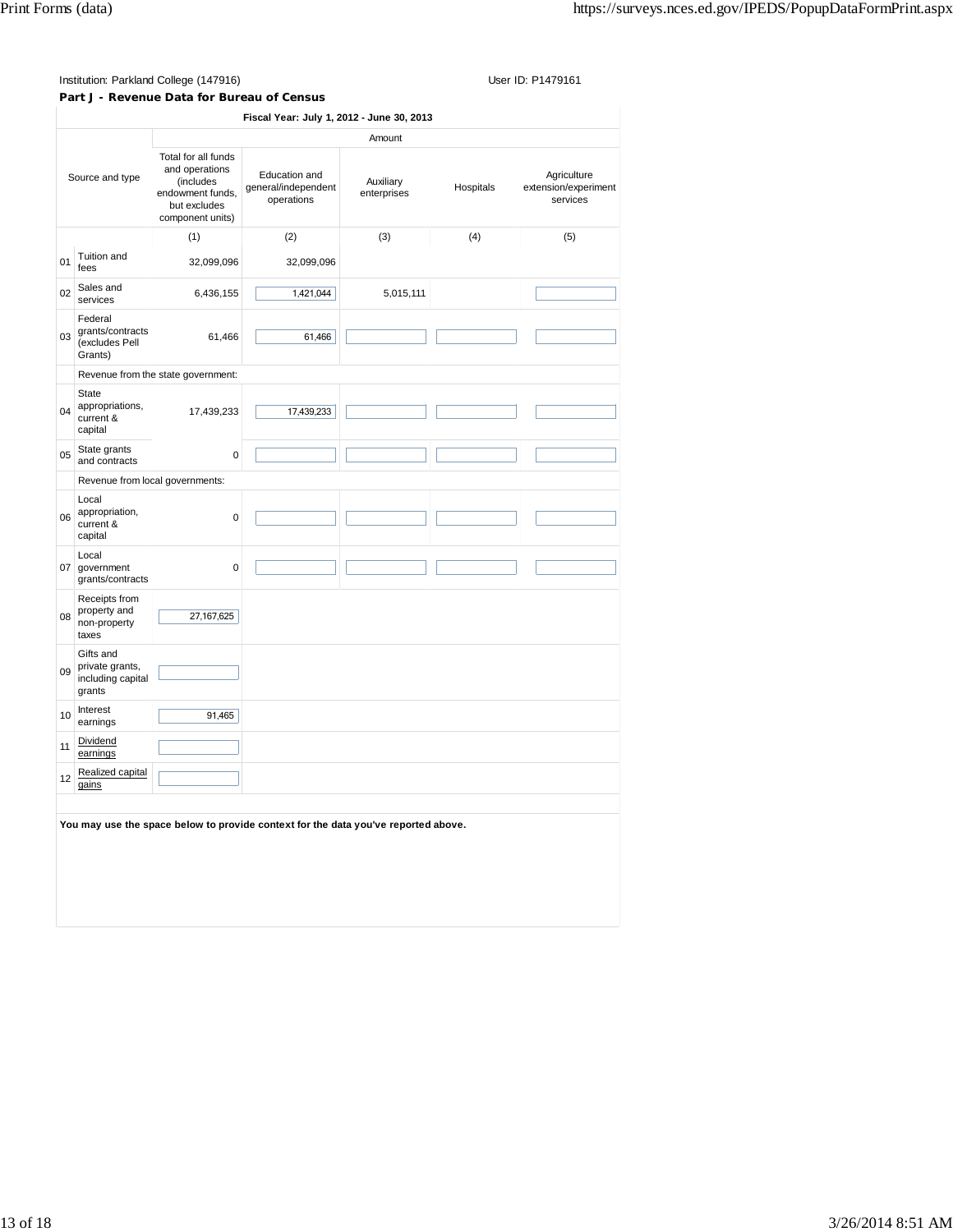#### **Part K - Expenditure Data for Bureau of Census**

 $\parallel$ 

| Amount<br>Total for all funds<br>Education and<br>and operations<br>Category<br>(includes<br>qeneral/<br>Auxiliary<br>Hospitals<br>endowment funds.<br>independent<br>enterprises<br>but excludes<br>operations<br>component units)<br>(1)<br>(2)<br>(3)<br>(4)<br>38,080,315<br>36,508,041<br>Salaries and wages<br>1,572,274<br>01<br>8,172,058<br>8,558,081<br>02 Employee benefits, total<br>386,023<br>Payment to state<br>retirement funds (maybe<br>0.3<br>0<br>included in line 02<br>above)<br>Current expenditures<br>04<br>9,747,305<br>9,747,305<br>other than salaries<br>Capital outlay:<br>Construction<br>0<br>05<br>Equipment purchases<br>854,397<br>854,397<br>06<br>$\mathbf 0$<br>07<br>Land purchases | Fiscal Year: July 1, 2012 - June 30, 2013           |  |  |  |  |
|-----------------------------------------------------------------------------------------------------------------------------------------------------------------------------------------------------------------------------------------------------------------------------------------------------------------------------------------------------------------------------------------------------------------------------------------------------------------------------------------------------------------------------------------------------------------------------------------------------------------------------------------------------------------------------------------------------------------------------|-----------------------------------------------------|--|--|--|--|
|                                                                                                                                                                                                                                                                                                                                                                                                                                                                                                                                                                                                                                                                                                                             |                                                     |  |  |  |  |
|                                                                                                                                                                                                                                                                                                                                                                                                                                                                                                                                                                                                                                                                                                                             | Agriculture<br>extension/<br>experiment<br>services |  |  |  |  |
|                                                                                                                                                                                                                                                                                                                                                                                                                                                                                                                                                                                                                                                                                                                             | (5)                                                 |  |  |  |  |
|                                                                                                                                                                                                                                                                                                                                                                                                                                                                                                                                                                                                                                                                                                                             |                                                     |  |  |  |  |
|                                                                                                                                                                                                                                                                                                                                                                                                                                                                                                                                                                                                                                                                                                                             |                                                     |  |  |  |  |
|                                                                                                                                                                                                                                                                                                                                                                                                                                                                                                                                                                                                                                                                                                                             |                                                     |  |  |  |  |
|                                                                                                                                                                                                                                                                                                                                                                                                                                                                                                                                                                                                                                                                                                                             |                                                     |  |  |  |  |
|                                                                                                                                                                                                                                                                                                                                                                                                                                                                                                                                                                                                                                                                                                                             |                                                     |  |  |  |  |
|                                                                                                                                                                                                                                                                                                                                                                                                                                                                                                                                                                                                                                                                                                                             |                                                     |  |  |  |  |
|                                                                                                                                                                                                                                                                                                                                                                                                                                                                                                                                                                                                                                                                                                                             |                                                     |  |  |  |  |
|                                                                                                                                                                                                                                                                                                                                                                                                                                                                                                                                                                                                                                                                                                                             |                                                     |  |  |  |  |
| Interest on debt<br>30,334,196<br>08 outstanding, all funds<br>and activities                                                                                                                                                                                                                                                                                                                                                                                                                                                                                                                                                                                                                                               |                                                     |  |  |  |  |
| Scholarships/fellowships<br>14,303,103<br>14,303,103<br>09                                                                                                                                                                                                                                                                                                                                                                                                                                                                                                                                                                                                                                                                  |                                                     |  |  |  |  |
|                                                                                                                                                                                                                                                                                                                                                                                                                                                                                                                                                                                                                                                                                                                             |                                                     |  |  |  |  |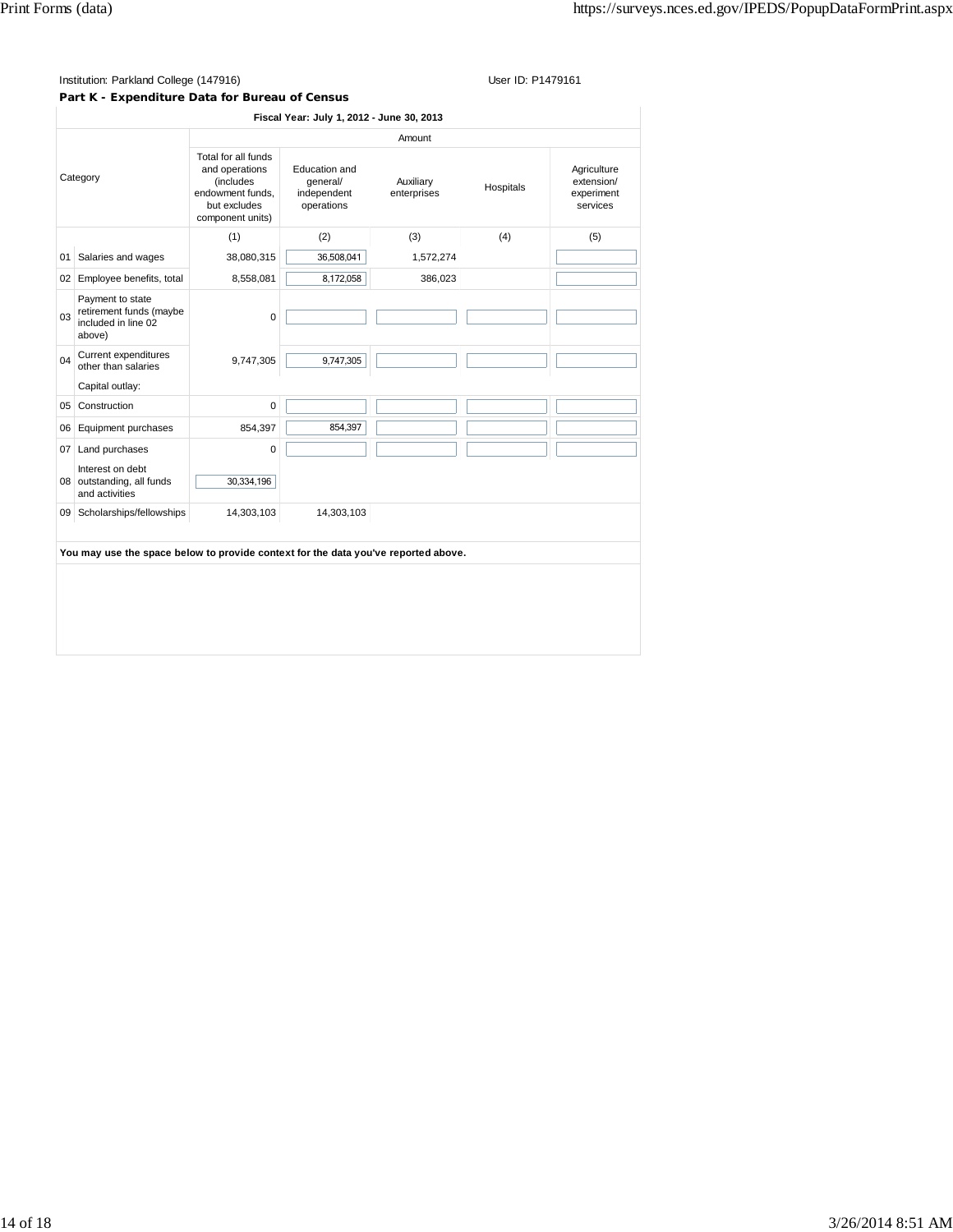**Part L - Debt and Assets, page 1**

|  | Fiscal Year: July 1, 2012 - June 30, 2013 |  |  |
|--|-------------------------------------------|--|--|
|  |                                           |  |  |

|    | Category                                                | Amount     |
|----|---------------------------------------------------------|------------|
| 01 | Long-term debt outstanding at beginning of fiscal year  | 69.051.737 |
| 02 | Long-term debt issued during fiscal year                | 3.958.967  |
| 03 | Long-term debt retired during fiscal year               | 2.845.104  |
| 04 | Long-term debt outstanding at end of fiscal year        | 69.805.602 |
| 05 | Short-term debt outstanding at beginning of fiscal year | 1,484,817  |
| 06 | Short-term debt outstanding at end of fiscal year       | 1.845.914  |
|    |                                                         |            |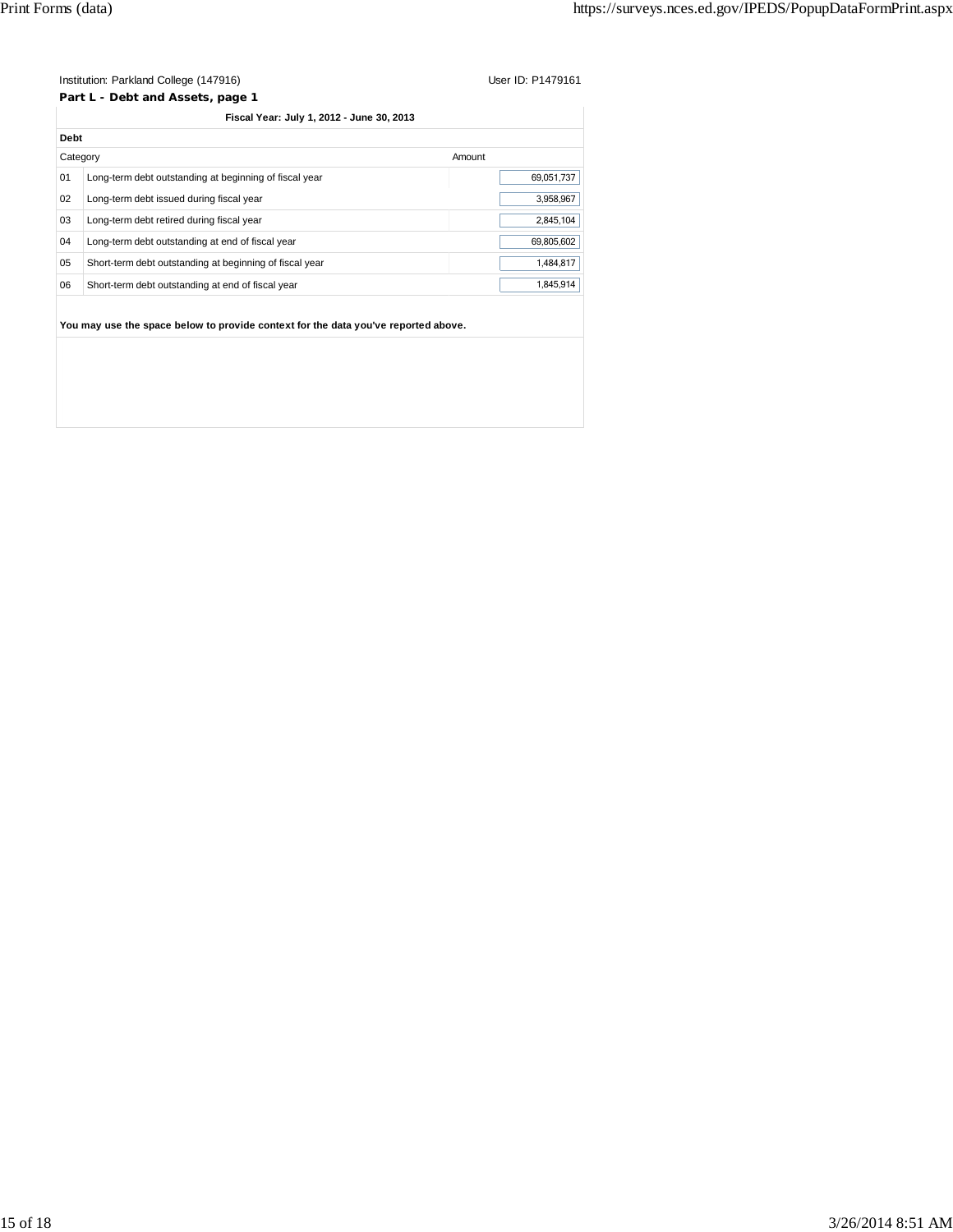|    | Institution: Parkland College (147916)                                                     | User ID: P1479161 |
|----|--------------------------------------------------------------------------------------------|-------------------|
|    | Part L - Debt and Assets, page 2                                                           |                   |
|    | Fiscal Year: July 1, 2012 - June 30, 2013                                                  |                   |
|    | <b>Assets</b>                                                                              |                   |
|    | Category                                                                                   | Amount            |
| 07 | Total cash and security assets held at end of fiscal year in sinking or debt service funds |                   |
| 08 | Total cash and security assets held at end of fiscal year in bond funds                    |                   |
| 09 | Total cash and security assets held at end of fiscal year in all other funds               | 70,089,591        |
|    |                                                                                            |                   |
|    | You may use the space below to provide context for the data you've reported above.         |                   |
|    |                                                                                            |                   |
|    |                                                                                            |                   |
|    |                                                                                            |                   |
|    |                                                                                            |                   |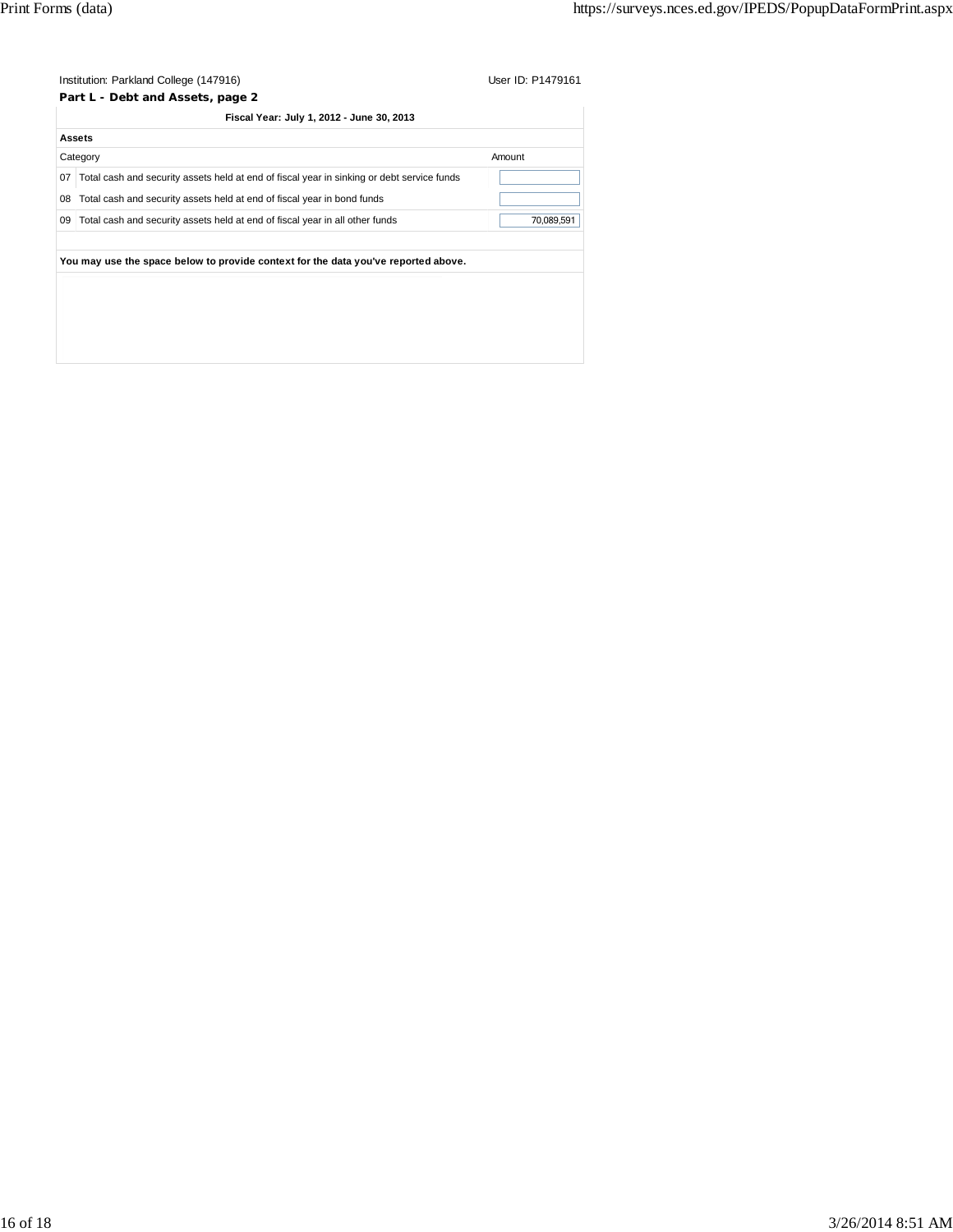#### **Summary**

#### **Finance Survey Summary**

IPEDS collects important information regarding your institution. All data reported in IPEDS survey components become available in the IPEDS Data Center and appear as aggregated data in various Department of Education reports. Additionally, some of the reported data appears specifically for your institution through the College Navigator website and is included in your institution's Data Feedback Report (DFR). The purpose of this summary is to provide you an opportunity to view some of the data that, when accepted through the IPEDS quality control process, will appear on the College Navigator website and/or your DFR. College Navigator is updated approximately three months after the data collection period closes and Data Feedback Reports will be available through the **Data Center** and sent to your institution's CEO in November 2014.

Please review your data for accuracy. If you have questions about the data displayed below after reviewing the data reported on the survey screens, please contact the IPEDS Help Desk at: 1-877-225-2568 or ipedshelp@rti.org.

| <b>Core Revenues</b>                 |                        |                                   |                                     |  |  |
|--------------------------------------|------------------------|-----------------------------------|-------------------------------------|--|--|
| <b>Revenue Source</b>                | <b>Reported values</b> | Percent of total core<br>revenues | Core revenues per FTE<br>enrollment |  |  |
| Tuition and fees                     | \$17,795,993           | 19%                               | \$2,429                             |  |  |
| Government appropriations            | \$31,238,544           | 33%                               | \$4,264                             |  |  |
| Government grants and contracts      | \$31,133,561           | 33%                               | \$4,250                             |  |  |
| Private gifts, grants, and contracts | \$12,311,217           | 13%                               | \$1,680                             |  |  |
| Investment income                    | \$104,825              | 0%                                | \$14                                |  |  |
| Other core revenues                  | \$1,677,895            | 2%                                | \$229                               |  |  |
| Total core revenues                  | \$94,262,035           | 100%                              | \$12,867                            |  |  |
|                                      |                        |                                   |                                     |  |  |
| Total revenues                       | \$99,277,146           |                                   | \$13,551                            |  |  |

Core revenues include tuition and fees; government appropriations (federal, state, and local); government grants and contracts;<br>private gifts, grants, and contracts; investment income; other operating and nonoperating sour operations.

| <b>Core Expenses</b>    |                        |                                   |                                     |  |  |
|-------------------------|------------------------|-----------------------------------|-------------------------------------|--|--|
| <b>Expense function</b> | <b>Reported values</b> | Percent of total core<br>expenses | Core expenses per FTE<br>enrollment |  |  |
| Instruction             | \$40,662,352           | 41%                               | \$5,550                             |  |  |
| Research                | \$0                    | 0%                                | \$0                                 |  |  |
| Public service          | \$3,320,447            | 3%                                | \$453                               |  |  |
| Academic support        | \$9,228,718            | 9%                                | \$1,260                             |  |  |
| Institutional support   | \$13,002,931           | 13%                               | \$1,775                             |  |  |
| Student services        | \$7,270,265            | 7%                                | \$992                               |  |  |
| Other core expenses     | \$25,835,971           | 26%                               | \$3,527                             |  |  |
| Total core expenses     | \$99,320,684           | 100%                              | \$13,557                            |  |  |
|                         |                        |                                   |                                     |  |  |
| Total expenses          | \$105,205,605          |                                   | \$14,361                            |  |  |

Core expenses include expenses for instruction, research, public service, academic support, institutional support, student services, operation and maintenance of plant, depreciation, scholarships and fellowships expenses, other expenses, and nonoperating expenses.

|                       | Calculated value                                                                                                                   |
|-----------------------|------------------------------------------------------------------------------------------------------------------------------------|
| <b>FTF</b> enrollment | '326                                                                                                                               |
|                       | The full time equivalent (ETE) enrollment used in this report is the sum of the institution's ETE undergraduate enrollment and ETE |

The full-time equivalent (FTE) enrollment used in this report is the sum of the institution's FTE undergraduate enrollment and FTE<br>graduate enrollment (as calculated from or reported on the 12-month Enrollment component).